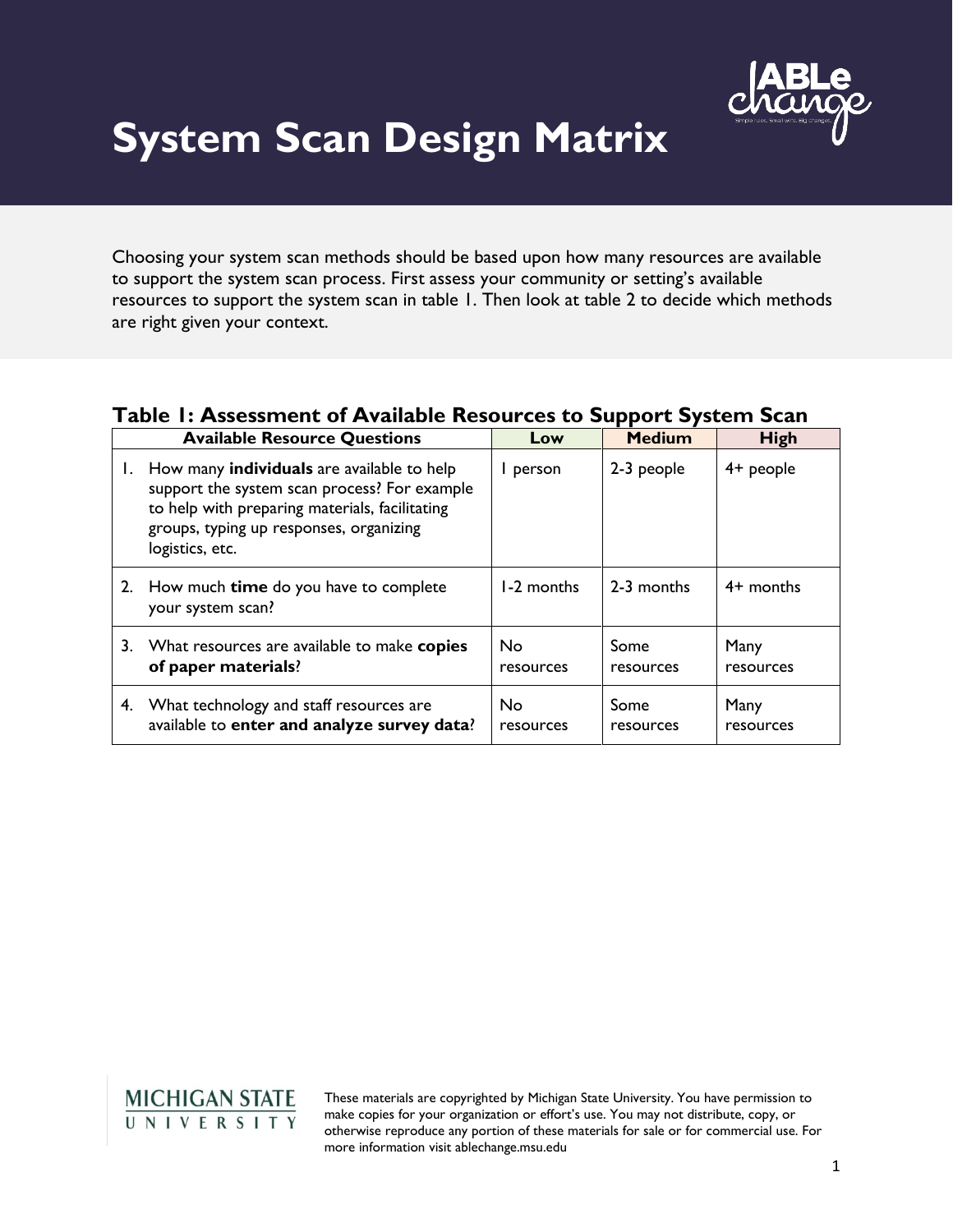

## **Table 2: System Scan Methods by Available Resources**

|                                                                                                                                                                                                                                                                                      | How many<br>individuals are<br>available to help<br>support the system<br>scan process? | How much time do<br>you have to<br>complete your<br>system scan? | What resources are<br>available to make<br>copies of paper<br>materials? | What technology and<br>staff resources are<br>available to enter<br>and analyze survey<br>data? |  |
|--------------------------------------------------------------------------------------------------------------------------------------------------------------------------------------------------------------------------------------------------------------------------------------|-----------------------------------------------------------------------------------------|------------------------------------------------------------------|--------------------------------------------------------------------------|-------------------------------------------------------------------------------------------------|--|
| What are the Minimum Resources the Following Conversation Methods Require?                                                                                                                                                                                                           |                                                                                         |                                                                  |                                                                          |                                                                                                 |  |
| Project, Team, or Collaborative meetings: ask<br>2-3 questions per month during regular meetings.                                                                                                                                                                                    | Low                                                                                     | Low                                                              | Low                                                                      | Low                                                                                             |  |
| <b>Organizational staff meetings: have</b><br>implementation team members ask same 2-3<br>questions in their staff meetings and bring back what<br>they learned.                                                                                                                     | Low                                                                                     | Low                                                              | Low                                                                      | Low                                                                                             |  |
| Other collaborative meetings: get on the agenda<br>of these other groups to ask the same 2-3 system<br>scan questions.                                                                                                                                                               | Low                                                                                     | Low                                                              | Low                                                                      | Low                                                                                             |  |
| <b>Conversations through direct service touches:</b><br>have staff ask all their families one or two brief<br>system scan questions during service visits, or have a<br>representative ask families these questions while in a<br>waiting room or when they enter or exit a setting. | <b>Medium</b>                                                                           | <b>Medium</b>                                                    | Low                                                                      | Low                                                                                             |  |
| Interviews: schedule an interview to ask key<br>individuals the system scan questions; this is especially<br>effective for stakeholders in positions of power.                                                                                                                       | Low                                                                                     | Medium-High                                                      | Low                                                                      | Low                                                                                             |  |
| Focus Groups: convene small groups of people to<br>talk through short list of system scan questions. Focus<br>groups are typically no more than 90 minutes.                                                                                                                          | Low                                                                                     | Medium-High                                                      | Low                                                                      | Low                                                                                             |  |

## MICHIGAN STATE<br>UNIVERSITY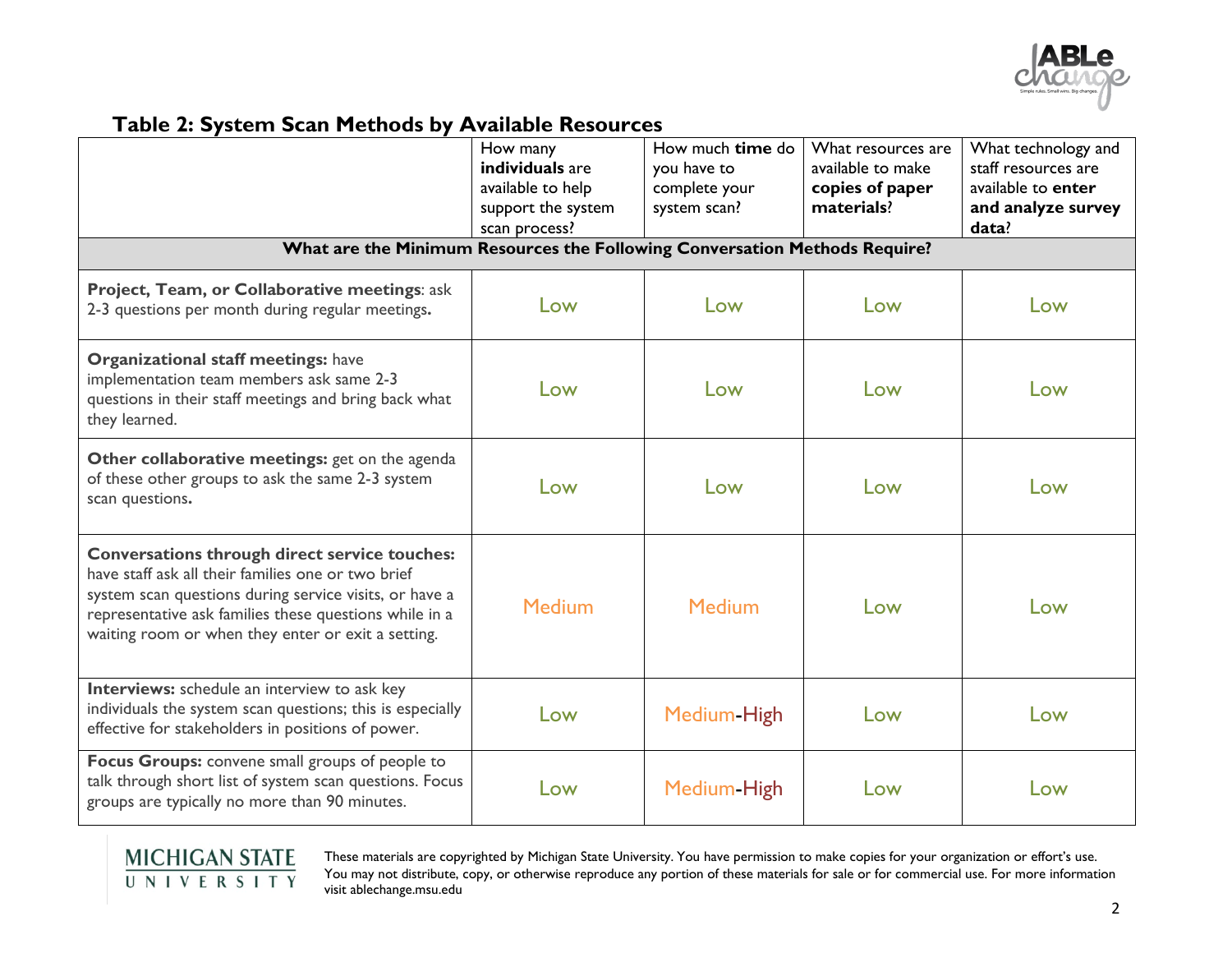

|                                                                                                                                                                                                                                                                                                                                                           | How many<br>individuals are<br>available to help<br>support the system<br>scan process? | How much time do<br>you have to<br>complete your<br>system scan? | What resources are<br>available to make<br>copies of paper<br>materials? | What technology and<br>staff resources are<br>available to enter<br>and analyze survey<br>data? |
|-----------------------------------------------------------------------------------------------------------------------------------------------------------------------------------------------------------------------------------------------------------------------------------------------------------------------------------------------------------|-----------------------------------------------------------------------------------------|------------------------------------------------------------------|--------------------------------------------------------------------------|-------------------------------------------------------------------------------------------------|
|                                                                                                                                                                                                                                                                                                                                                           | What are the Minimum Resources the Following Survey Methods Require?                    |                                                                  |                                                                          |                                                                                                 |
| <b>Short Surveys through Direct service touches:</b><br>have staff ask all their families one or two brief<br>system scan questions during service visits, or have a<br>representative ask families these questions while in a<br>waiting room or when they enter or exit a setting.                                                                      | <b>Medium</b>                                                                           | <b>Medium</b>                                                    | <b>High</b>                                                              | Medium-High                                                                                     |
| Surveys at Family gatherings or events: ask a<br>few key system scan questions with families during<br>regular gatherings (e.g., Head Start meetings, church<br>gatherings, play groups), or set up a booth at local<br>events where families can get information about<br>services - while they are there, ask them one or two<br>system scan questions. | <b>Medium</b>                                                                           | <b>Medium</b>                                                    | <b>High</b>                                                              | Medium-High                                                                                     |
| Intake forms: have partner organizations add one<br>or two brief system scan questions to their intake<br>forms and then share what they learned during<br>upcoming meetings or in a private phone call/email.                                                                                                                                            | <b>Medium</b>                                                                           | <b>Medium</b>                                                    | <b>High</b>                                                              | Medium-High                                                                                     |
| Full length family survey: includes a larger number<br>of system scan questions.                                                                                                                                                                                                                                                                          | <b>High</b>                                                                             | <b>High</b>                                                      | <b>High</b>                                                              | <b>High</b>                                                                                     |